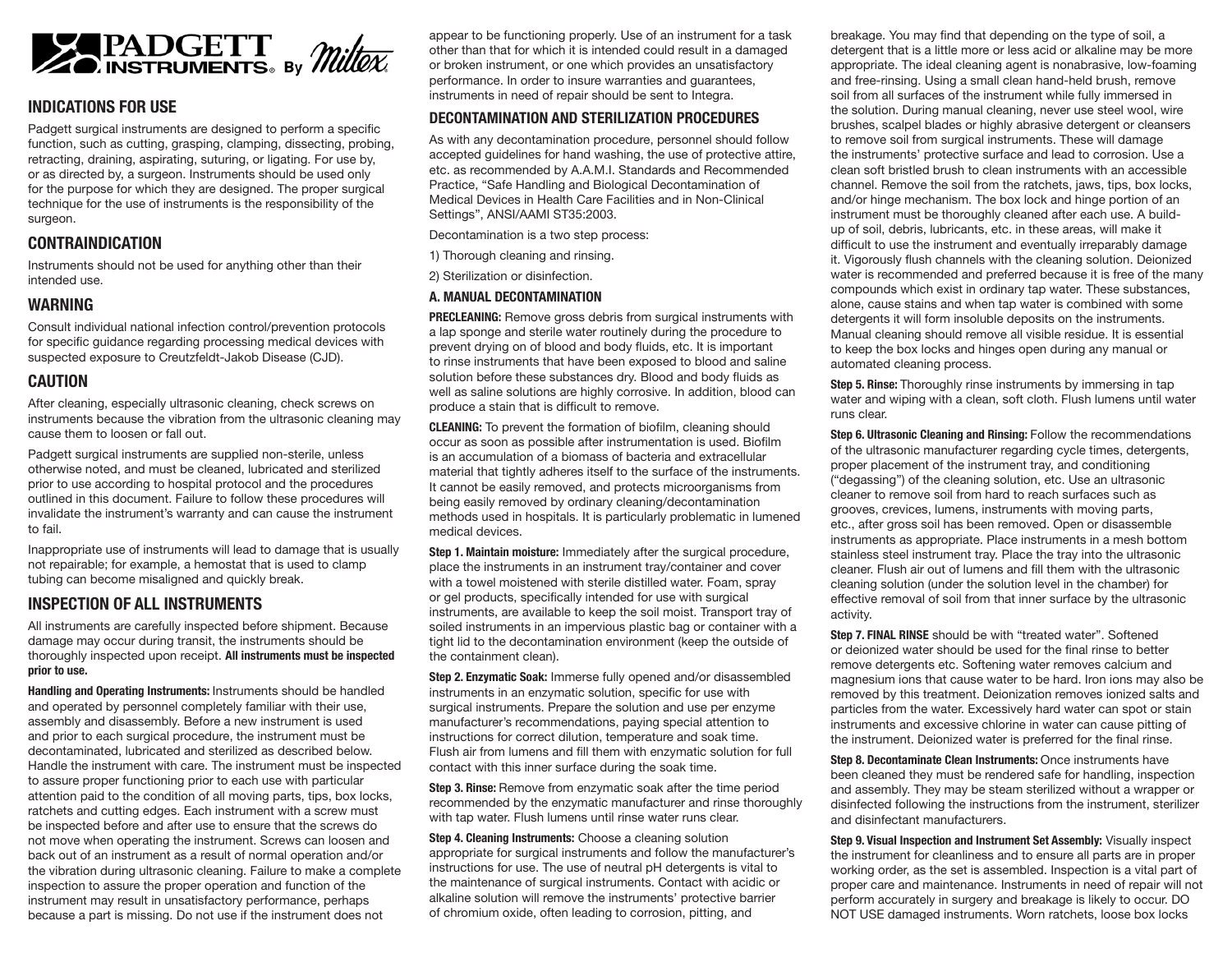and misaligned jaws can be repaired at a fraction of the cost of new instruments. Contact your local representative for information regarding a cost-effective instrument repair program.

**Step 10. Lubricate:** The use of an instrument lubricant, that is compatible with the method of sterilization to be used, is recommended before instruments are sterilized. Be certain that the instrument lubricant is diluted and maintained properly, according to the manufacturer's instructions. This type of lubricant is referred to as "instrument milk" and is usually applied by spraying into the box locks and moving parts or by dipping the opened instruments into a solution. Lubricants that are too concentrated or too heavily applied will result in slippery instruments that will also be mistaken as wet after sterilization. After thoroughly cleaning instruments, proper application of lubricants to joints will keep them moving freely and aid in protecting the surface from mineral deposits. Note that ultrasonic cleaners remove all lubrication; therefore this maintenance procedure should be done routinely after ultrasonic cleaning and before sterilization. Proper lubrication is an integral step in maintaining the long-life of the surgical instrument. Lubrication will prevent the friction of metal on metal and preserve the smooth function of the instrument thus avoiding corrosion by friction. Furthermore, routine use of lubricating agents, on thoroughly clean instruments, will prevent hinged and other movable parts from sticking. Lubrication will aid in protecting the entire instrument surface from mineral deposits.

**Step 11. Drying:** Before instruments are wrapped for sterilization or storage, they must be thoroughly dry. If a set of instruments is wet when wrapped for sterilization it is likely to come out of the sterilizer wet. "Wet Packs" are not suitable for use after sterilization because they may be easily contaminated when handled. In addition, remaining moisture, particularly in box locks and hinges may result in corrosion that will weaken the instrument and lead to breakage during use. Prepare instrument sets for sterilization using a wrapper, pouch or rigid sterilization container that is appropriate for the method of sterilization to be used. The Association for the Advancement of Medical Instrumentation (AAMI) and individual sterilizer manufacturers provide guidance for the proper preparation of surgical instrument trays for sterilization. Some sterilizer manufacturers can also provide information regarding wet pack problem solving. See also, Sterilization for the Healthcare Facility, 2nd Edition, Reichert, M.; Young, J., "Wet Pack Problem Solving", Lee, S. (Frederick, MD: Aspen, 1997).

#### **B. MECHANICAL DECONTAMINATION**

General surgical instrumentation may be processed in a washer sterilizer or washer decontaminator/disinfector. Some of these processes include an enzyme application phase and a lubrication phase that is designed into the cycle.

Follow the manufacturer's specifications when using automatic washer-sterilizers or washer decontaminators/disinfectors. They usually require the use of a low foaming, free rinsing detergent with a neutral pH (7.0). A high-foaming detergent may clean effectively but will often leave residual deposits on the instruments and do harm to mechanical washers. Automated washer sterilizers and washer decontaminator/disinfectors usually have adjustable wash and rinse times. Some washers enable the user to customize extra cycles to process heavily soiled surgical instruments more effectively. Check with a Technical Service representative at 1-800431-1123 for questions regarding processing delicate, complex and/or multipart instruments by this method.

#### **C. TERMINAL STERILIZATION**

After following the decontamination recommendations, reusable instruments are ready for sterilization. Independent laboratory testing, conducted according to the F.D.A. (21 CFR PART 58) and Good Laboratory Practice Regulations (G.L.P.), has validated steam sterilization as an effective process for reusable instruments. See also, AAMI Standards and Recommended Practices, "Steam Sterilization and Sterility Assurance in Health Care Facilities", ANSI/AAMI ST46:2002; "Flash Sterilization Steam Sterilization of Patient Care Items for Immediate Use, ANSI/AAMI ST37:3ed. AAMI standards recommend that the sterilizer manufacturer's written instructions for cycle parameters should also be followed. Steam sterilization of lumened instruments requires that they be flushed with sterile water just prior to wrapping and sterilization. The water generates steam within the lumen to move air out. Air is the greatest enemy to steam sterilization, preventing steam contact if not eliminated. Medical device manufacturer's exposure times to sterilization temperature may need to be longer than the minimum indicated by the sterilizer manufacturer but must never be shorter.

Below are the recommended sterilization parameters:

| <b>Sterilizer</b>                 | <b>Exposure</b><br><b>Temperature</b>                 | <b>Exposure Time</b>       | <b>Minimum</b><br><b>Dry Time</b>    |
|-----------------------------------|-------------------------------------------------------|----------------------------|--------------------------------------|
| Pre-vacuum<br>(wrapped)           | 121° C (250° F)<br>132° C (270° F)<br>134° C (273° F) | $20$ min<br>4 min<br>3 min | 20 min<br>20 min<br>$15 \text{ min}$ |
| Pre-vacuum<br>(unwrapped)         | 132° C (270° F)                                       | 4 min                      |                                      |
| <b>Gravity Steam</b><br>(wrapped) | 132° C (270° F)                                       | 18 min                     |                                      |

# **MAINTENANCE PROCEDURES**

Improper, ineffective, and insufficient maintenance can greatly reduce the life of an instrument and will invalidate the instrument's warranty. We cannot make any statement about how long an instrument will last. Designed and crafted to exacting specifications, instruments will perform for a reasonable number of years when the following steps are observed:

**Protect Instruments:** The most effective method of dealing with instrument problems is to prevent them from occurring. The use of "treated water", careful preliminary cleaning, the use of neutralized pH solutions, adherence to manufacturer's instructions, and visual inspection, will help to keep instruments performing accurately and cosmetically free of troublesome stains. It is important to act quickly should a problem arise. Delay will compound the problem and irreparable harm may result.

• Certain compounds are highly corrosive to stainless steel and will cause serious damage despite the passivated protective surface. If instruments are inadvertently exposed to any of the following substances, they should be rinsed immediately with copious amounts of water.

| Instruments should never be exposed to:                       |                        |  |
|---------------------------------------------------------------|------------------------|--|
| Aqua regia                                                    | lodine                 |  |
| Ferric chloride                                               | Sulfuric acid          |  |
| Hydrochloric acid                                             |                        |  |
| The following substances should be avoided whenever possible: |                        |  |
| Aluminum chloride                                             | Mercury chloride       |  |
| Barium chloride                                               | Potassium permanganate |  |
| Bichloride of mercury                                         | Potassium thiocyanate  |  |
| Calcium chloride                                              | Saline                 |  |
| Carbolic acid                                                 | Sodium hypochlorite    |  |
| Chlorinated lime                                              | Stannous chloride      |  |
| Dakin's solution                                              |                        |  |

- Any kind of corrosion will lead to rust on steel. Because rust particles can be transferred from one instrument to another, corroding instruments should be removed from service to prevent the formation of rust on other instruments.
- Instruments must be sterilized in the open position or disassembled as appropriate. Steam will only sterilize the surface it can directly touch.
- Every effort should be made to protect sharp cutting edges and fine working tips during all maintenance procedures. Avoid loading retractors and other heavy items on top of delicate and hollow instruments.

**Diagnosing Spots and Stains:** It is common for instruments to become stained or spotted despite the best efforts of the manufacturers and the hospital staff. In nearly all cases these problems are the result of minerals deposited upon the surfaces of the instruments, as well as insufficient cleaning. Adhering to proper technique during cleaning and sterilizing procedures will prevent most staining occurrences. However, they will sometimes arise very suddenly and will not disappear on their own. The following identifies some of the various instrument-related problems hospitals may encounter.

**Brown Stains:** Detergents containing polyphosphates may dissolve copper elements in the sterilizer. This results in copper being deposited on the instruments by an electrolytic reaction. The hospital may try a different detergent or check the quantities used. Usually a dull blue or brown stain is simply a build-up of oxidation on the surface. This film is harmless and will actually protect the instrument from serious corrosion.

**Blue Stains:** Blue stains are usually the result of cold sterilization techniques. It is important to prepare the solution according to exact proportions and to change the solution when recommended. Serious corrosion may occur if the solution is used beyond the manufacturer's specified time limit. The use of distilled water and a rust inhibitor in the solution will help retard discoloration.

**Black Stains:** Black stains may be the result of contact with ammonia. Many cleaning compounds contain ammonia and it will remain on the instruments unless they are well rinsed.

**Light or Dark Spots:** Spots are often the result of condensation pooling and then drying on flat and concave instrument surfaces. The mineral content of the water remains on the instrument. Using "treated water" as the FINAL rinse will help to remove the minerals found in water that can cause these residual spots. It is also important to follow the sterilizer manufacturer's instructions for preparing instrument sets for sterilization. Standing instruments